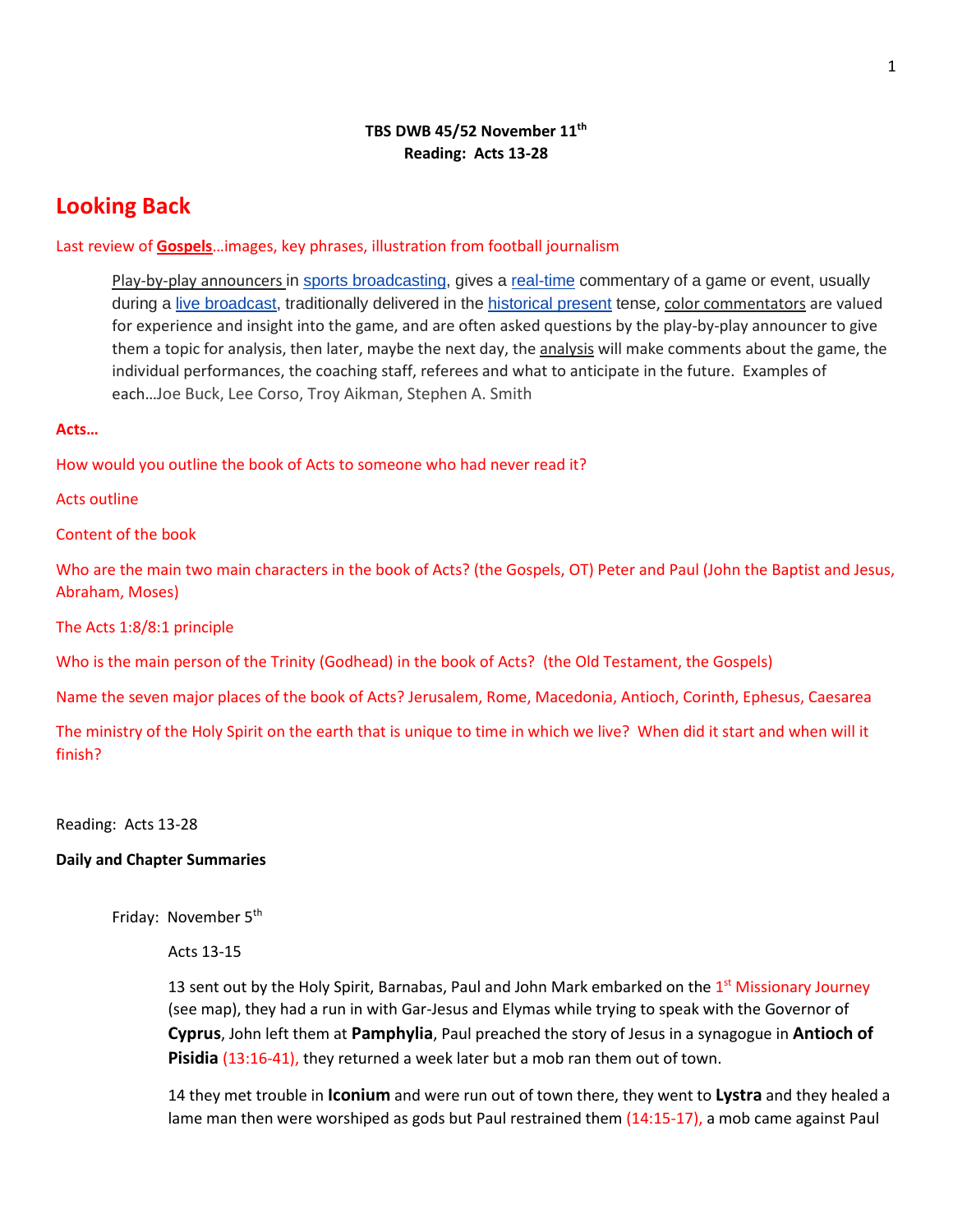and stoned him, they went on to **Derbe**, after Derbe they back tracked home except they did not go to Cyprus, they made a report to the church at **Antioch**

15 there was a disagreement in the church regarding the requirements for salvation, Paul and Barnabas went to **Jerusalem** to discuss with the apostles and elders what was required to be saved, Peter, Paul, and Barnabas talked to those that gathered about their experience with the Gentiles, James, the brother of Jesus, concluded and summarized the church's position, Paul and Barnabas, Judas and Silas carried a letter explaining the councils findings back to Antioch, the finding were explained to the Antioch church, it was determined to go on a second missionary journey, Paul and Barnabas separated over taking John Mark so Barnabas took John Mark and Paul took Silas.

#### Saturday: November 6<sup>th</sup>

Acts 16-18

16 Paul and Silas went on their 2nd Missionary Journey (see map), Timothy joined them in **Iconium**, at **Troas** they had their vision to go over to Macedonia and Luke (v. 10) joined them at that time, they met Lydia in **Philippi**, Paul was put in prison in Philippi for healing a demon possessed slave girl, they were put in prison but were released by an earthquake and were cared for by the jailer, they were asked to leave town

17 Paul preached in a synagogue in **Thessalonica** for three weeks, a Jewish mob came against Paul and they had to go to **Berea** where they had a warmer welcome, some dissenting Jews stirred up trouble and they had to leave, they went to **Athens**, Paul was concerned by the many idols, Paul debated many and addressed a large group of people (17:22-31), Paul had mixed responses

18 Paul went to **Corinth**, Paul stayed there for 1 ½ years, a mob forced them to leave and they went with Priscilla and Aquila to **Ephesus**, Paul went to **Jerusalem**, back to **Antioch**, then visited the churches in Asia minor, (Apollos went to Ephesus, his doctrine was corrected by Priscilla and Aquila and became a great advocate for the church)

Sunday: November 7<sup>th</sup>

Selah

Monday: November 8<sup>th</sup>

Acts 19-20

19 3rd Missionary Journey (see map), Paul went to **Ephesus** and stayed there 2 years, many were saved, finally a mob in Ephesus came against Paul

20 Paul went to **Macedonia and Greece**, they went to **Troas** where he raised Eutychus from the dead, Paul spoke to elders from Ephesus (20:18-35)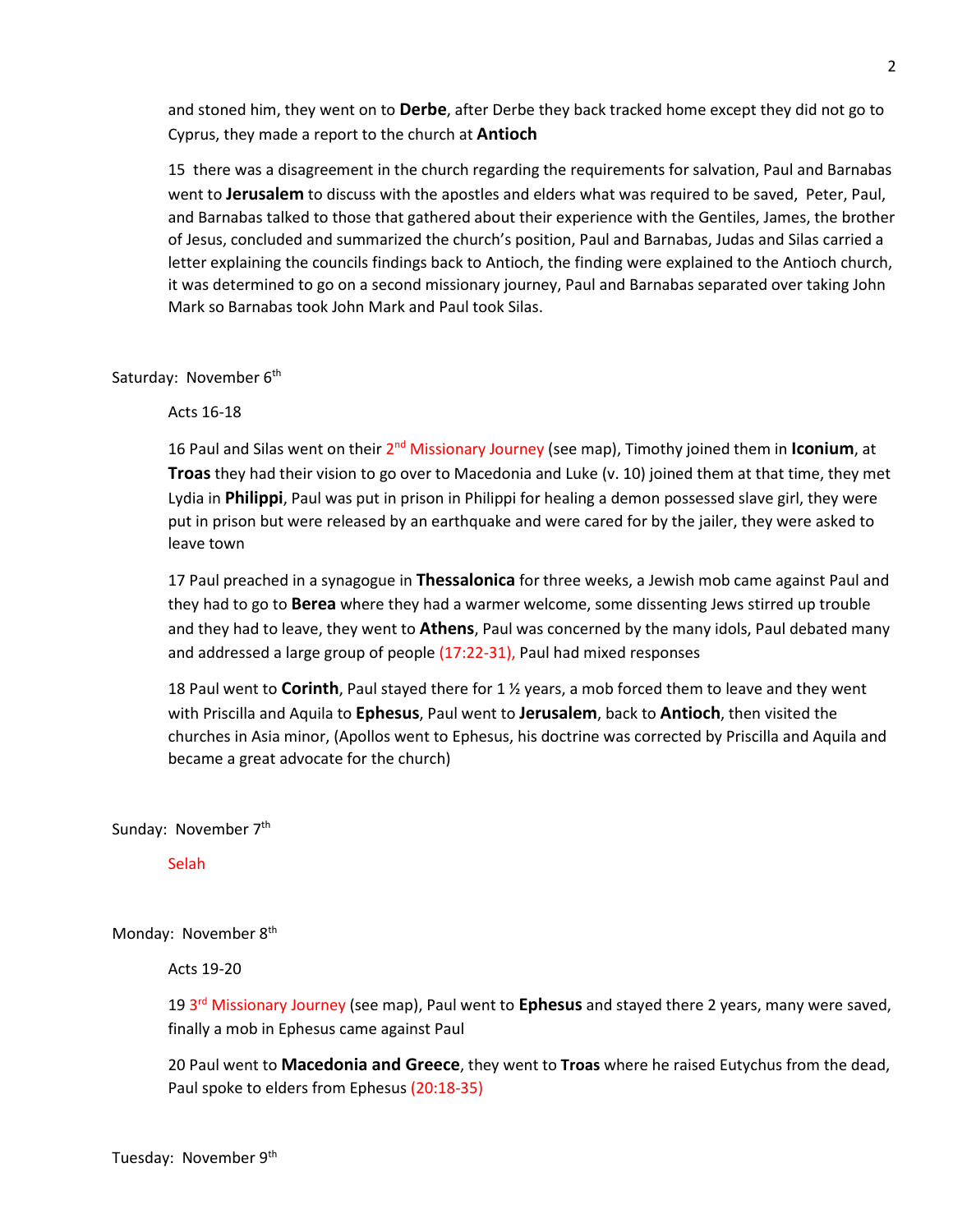#### Acts 21-23

21 Paul traveled from **Ephesus to Tyre**, Paul was warned not to go to Jerusalem, they travel to **Jerusalem**, they reported their travels to them, while in the temple a group of Jews from Asia accused Paul of teaching against the Jewish laws and stirred up a mob against him, the Romans soldiers had to come in and rescue Paul, Paul spoke to the commander of the soldiers than asked to address the mob

22 Paul tells his story (22:1-21) but when he told of going to the Gentiles the mob again was stirred up, the commander was about to whip Paul to reveal the truth of what he was saying but Paul appealed to his Roman citizenship, the commander ordered the Jewish high council to meet to bring Paul to them

23 Paul addresses the high council (23:1-6) even the council was divided, a group of Jews committed to assassinate Paul, the commander sends Paul to Felix to **Caesarea**, Paul meets Governor Felix

Wednesday: November 10<sup>th</sup>

Acts 24-26

24 the Jews make their case against Paul before Felix, (24:10-21) Paul defends himself, Paul was called to Felix often to talk about "the Way" and he was held in prison for two years

25 Festus took over for Felix, Festus hears Paul case, Paul appeals to Caesar and Paul addresses Festus and King Agrippa

26 Paul gives his defense before Festus and Agrippa (26:2-23, 25-27, 29)

Thursday: November 11<sup>th</sup>

27 sail to Italy, got in storm at Crete, two week storm, ship wrecked on **Malta**

28 Paul snake bit in Malta, sailed to Italy and arrived in **Rome**, Paul addressed the Jews in Rome (28:17- 20, 25-28), Paul remained in Rome for two years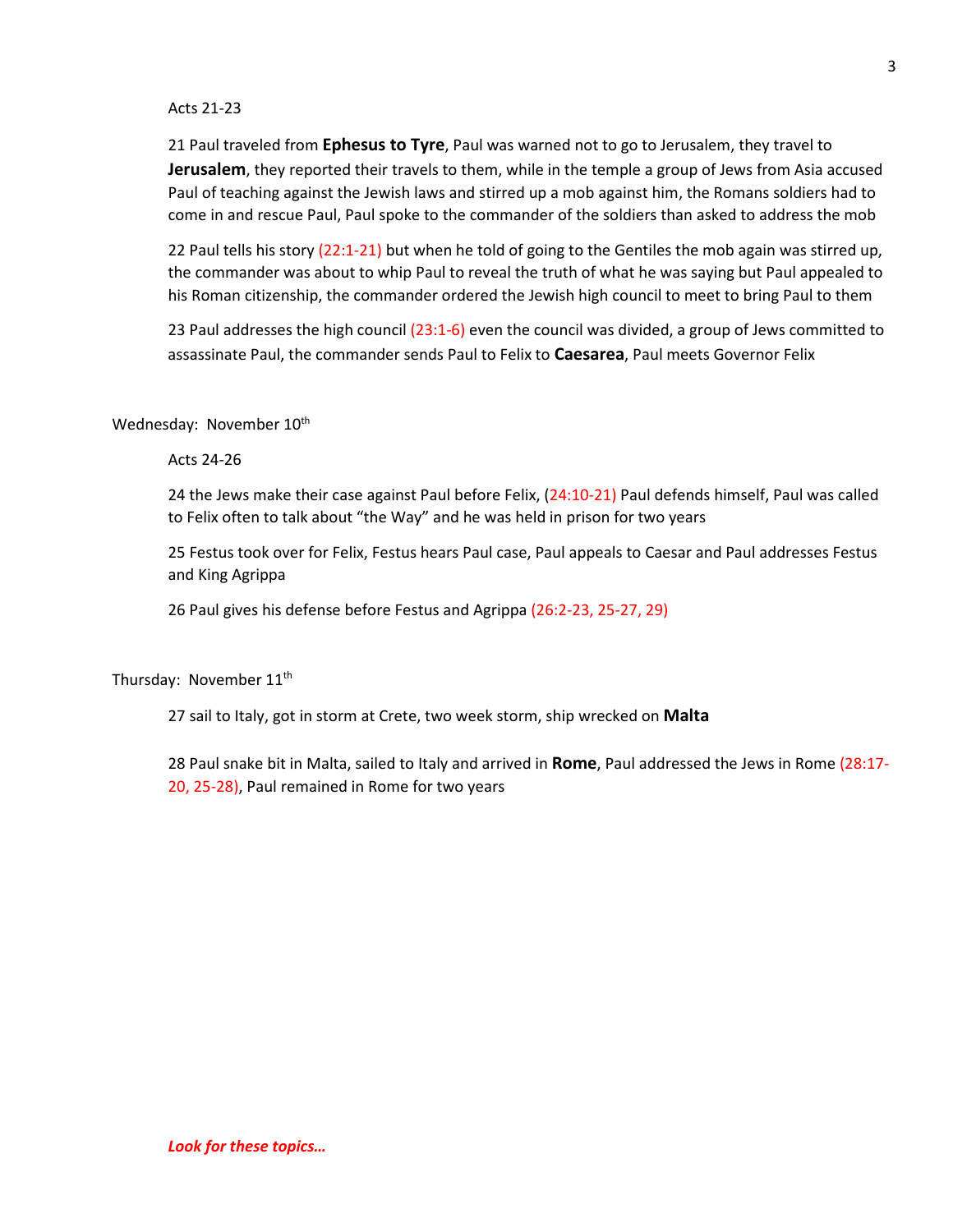| <b>Holy Spirt</b>                                                                                                                                                                                                   | <b>Miracles</b>                                                                                                                                                               | Community                                                              | Church                                                                                                 | Persecution                                                                                           | <b>Baptism</b>                                                                                                                                                                                                                                                         | Geographic                                                                                                   |
|---------------------------------------------------------------------------------------------------------------------------------------------------------------------------------------------------------------------|-------------------------------------------------------------------------------------------------------------------------------------------------------------------------------|------------------------------------------------------------------------|--------------------------------------------------------------------------------------------------------|-------------------------------------------------------------------------------------------------------|------------------------------------------------------------------------------------------------------------------------------------------------------------------------------------------------------------------------------------------------------------------------|--------------------------------------------------------------------------------------------------------------|
|                                                                                                                                                                                                                     |                                                                                                                                                                               | living                                                                 | Growth                                                                                                 |                                                                                                       |                                                                                                                                                                                                                                                                        | expansion                                                                                                    |
| 1:5, 8; 2:4,                                                                                                                                                                                                        | 1:11, 2:11;                                                                                                                                                                   | 2:42-47; 4:32-                                                         | 2:41, 47; 4:4;                                                                                         | 2:13; 4:3;                                                                                            | 2:38, 41;                                                                                                                                                                                                                                                              | $1:4; 2:9-11;$                                                                                               |
| 17-18, 33,                                                                                                                                                                                                          | 3:7; 5:5,                                                                                                                                                                     | 35, 36-37                                                              | 6:1, 11:21,                                                                                            | $5:17-18,26,$                                                                                         | 8:12, 13, 16,                                                                                                                                                                                                                                                          | $8:4-5, 26,$                                                                                                 |
| 38; 4:8; 5:9,                                                                                                                                                                                                       | 10, 12, 16,                                                                                                                                                                   |                                                                        | 26; 13:42-43,                                                                                          | 40; 6:12; 7:54,                                                                                       | 36, 38; 9:18;                                                                                                                                                                                                                                                          | 40; 9:43;                                                                                                    |
| 32; 6:5, 10;                                                                                                                                                                                                        | 19; 6:8;                                                                                                                                                                      |                                                                        | 48; 14:1;                                                                                              | 59; 8:1; 9:1-4;                                                                                       | 10:47, 48;                                                                                                                                                                                                                                                             | 10:1;                                                                                                        |
| 7:55; 8:15,                                                                                                                                                                                                         | 9:34,40;                                                                                                                                                                      |                                                                        | 16:5, 31;                                                                                              | 11:2; 12:2, 6;                                                                                        | 11:16; 16:15,                                                                                                                                                                                                                                                          | 11:19;                                                                                                       |
| 19, 29; 9:17;                                                                                                                                                                                                       | 10:17;                                                                                                                                                                        |                                                                        | 17:4, 12, 32-                                                                                          | 13:45, 50;                                                                                            | 33; 18:8;                                                                                                                                                                                                                                                              | 13:4, 13;                                                                                                    |
| 10:44, 48;                                                                                                                                                                                                          | 12:7,23;                                                                                                                                                                      |                                                                        | 34; 19:20;                                                                                             | 14:2, 19;                                                                                             | 19:3, 4, 5;                                                                                                                                                                                                                                                            | 14:6, 21,                                                                                                    |
| 11:12,15,                                                                                                                                                                                                           | 13:11;                                                                                                                                                                        |                                                                        | 21:20                                                                                                  | $16:19-24;$                                                                                           | 22:16                                                                                                                                                                                                                                                                  | 27; 15:39-                                                                                                   |
| 16, 24; 13:2,                                                                                                                                                                                                       | 14:3, 10;                                                                                                                                                                     |                                                                        |                                                                                                        | 17:5-7, 13, 32;                                                                                       |                                                                                                                                                                                                                                                                        | 41; 16:1, 9;                                                                                                 |
| 4, 9, 52;                                                                                                                                                                                                           | 15:12;                                                                                                                                                                        |                                                                        |                                                                                                        | 18:6, 12-13;                                                                                          |                                                                                                                                                                                                                                                                        | 17:1, 10,                                                                                                    |
| 15:28; 19:1,                                                                                                                                                                                                        | 16:18, 26;                                                                                                                                                                    |                                                                        |                                                                                                        | 19:28; 20:3,                                                                                          |                                                                                                                                                                                                                                                                        | 15; 18:18-                                                                                                   |
| 6, 21; 20:22;                                                                                                                                                                                                       | 19:11;                                                                                                                                                                        |                                                                        |                                                                                                        | 29; 21:11, 27;                                                                                        |                                                                                                                                                                                                                                                                        | 23; 19:1,                                                                                                    |
| 21:4, 11;                                                                                                                                                                                                           | 20:10;                                                                                                                                                                        |                                                                        |                                                                                                        | 22:24, 24:27                                                                                          |                                                                                                                                                                                                                                                                        | 28:1,6                                                                                                       |
| 28:25                                                                                                                                                                                                               | 28:5                                                                                                                                                                          |                                                                        |                                                                                                        |                                                                                                       |                                                                                                                                                                                                                                                                        |                                                                                                              |
| <b>The New</b><br><b>Testament</b><br>believer<br>receives the<br><b>Holy Spirit</b><br>when he<br>believes.<br>Romans 8:9<br>The Holy Spirit<br>is active and<br>transformative<br>in the life of<br>the believer. | In the Bible,<br>miracles have<br>been<br>recorded<br>during times<br>of<br>transitions,<br>plagues,<br>Elijah/Elisha,<br>Jesus and the<br>apostles,<br>tribulation<br>period | The church is a<br>community<br>exercising love<br>for one<br>another. | <b>Growth and</b><br>fruit bearing is<br>expected in a<br>growing and<br>healthy<br>church.<br>John 15 | <b>Because Jesus</b><br>was persecuted<br>when we follow<br>Jesus we should<br>expect<br>persecution. | Baptism is a<br>public<br>declaration of<br>a personal<br>decision to<br>follow Jesus<br>and to declare<br>him Lord. It is<br>an act of<br>obedience to<br>the believer<br>and a public<br>profession of<br>one's faith. It<br>is not<br>conditional for<br>salvation. | Growth,<br>persecution<br>and<br>expansion<br>are normal<br>for a healthy<br>organism<br>like the<br>church. |

| <b>Key Characters</b>      | <b>Key Places</b> | <b>Minor Characters</b>    |
|----------------------------|-------------------|----------------------------|
| Peter                      |                   | Gamaliel                   |
| James the brother of John  |                   | James                      |
| Stephen                    |                   | Commander on ship to Italy |
| Philip                     |                   | 27:43                      |
| Paul                       |                   |                            |
| <b>Barnabas</b>            |                   |                            |
| James the brother of Jesus |                   |                            |
|                            |                   |                            |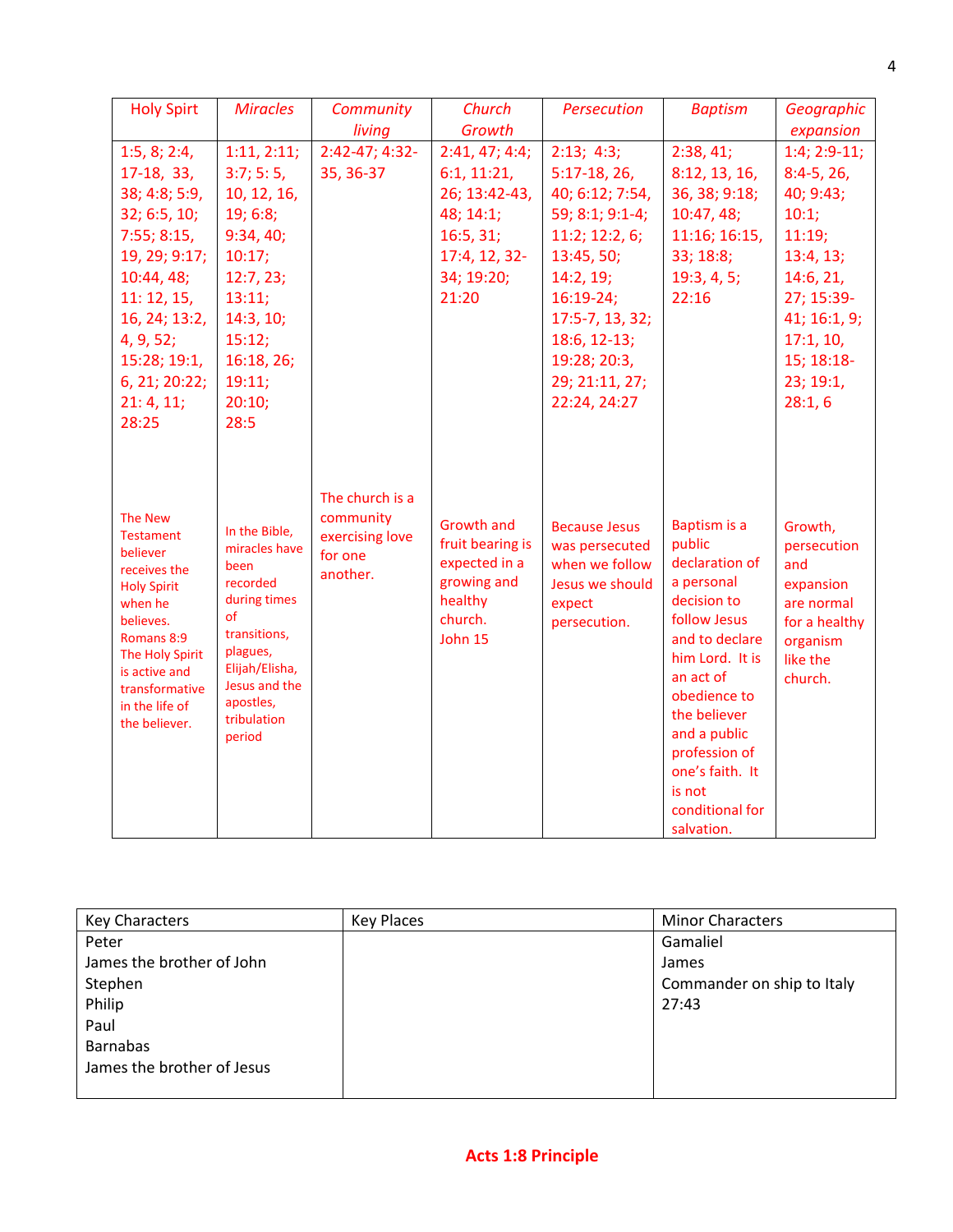| Acts $1:8$      | <b>Acts 8:1</b>     | 1 Peter 4:12-19                                                        |
|-----------------|---------------------|------------------------------------------------------------------------|
| But you will    | Saul was one of the | 12Dear friends, don't be surprised at the fiery trials you are going   |
| receive power   | witnesses, and he   | through, as if something strange were happening to                     |
| when the Holy   | agreed completely   | you. 13 Instead, be very glad-for these trials make you partners       |
| Spirit comes    | with the killing of | with Christ in his suffering, so that you will have the wonderful joy  |
| upon you. And   | Stephen. A great    | of seeing his glory when it is revealed to all the world.14 If you are |
| you will be my  | wave of             | insulted because you bear the name of Christ, you will be              |
| witnesses,      | persecution began   | blessed, for the glorious Spirit of God rests upon you. 15 If you      |
| telling people  | that day, sweeping  | suffer, however, it must not be for murder, stealing, making           |
| about me        | over the church in  | trouble, or prying into other people's affairs. 16But it is no shame   |
| everywhere-in   | Jerusalem; and all  | to suffer for being a Christian. Praise God for the privilege of       |
| Jerusalem,      | the believers       | being called by his name! 17For the time has come for judgment,        |
| throughout      | except the apostles | and it must begin with God's household. And if judgment begins         |
| Judea, in       | were scattered      | with us, what terrible fate awaits those who have never obeyed         |
| Samaria, and to | through the regions | God's Good News? 18And also, "If the righteous are barely              |
| the ends of the | of Judea and        | saved, what will happen to godless sinners?" 19So if you are           |
| earth."         | Samaria.            | suffering in a manner that pleases God, keep on doing what is          |
|                 |                     | right, and trust your lives to the God who created you, for he will    |
|                 |                     | never fail you.                                                        |

**The transformation of Peter…compare Mark 14:66-72 with Acts 4:8-10 The transformation of Paul…compare Acts 8:1-2, 9:1-2 with Acts 13:16-41, 26:9-11, 19-23 The transformation of John Mark…Mark 14:51-52; Acts 13:13, 15:37-38 with 2 Timothy 4:11**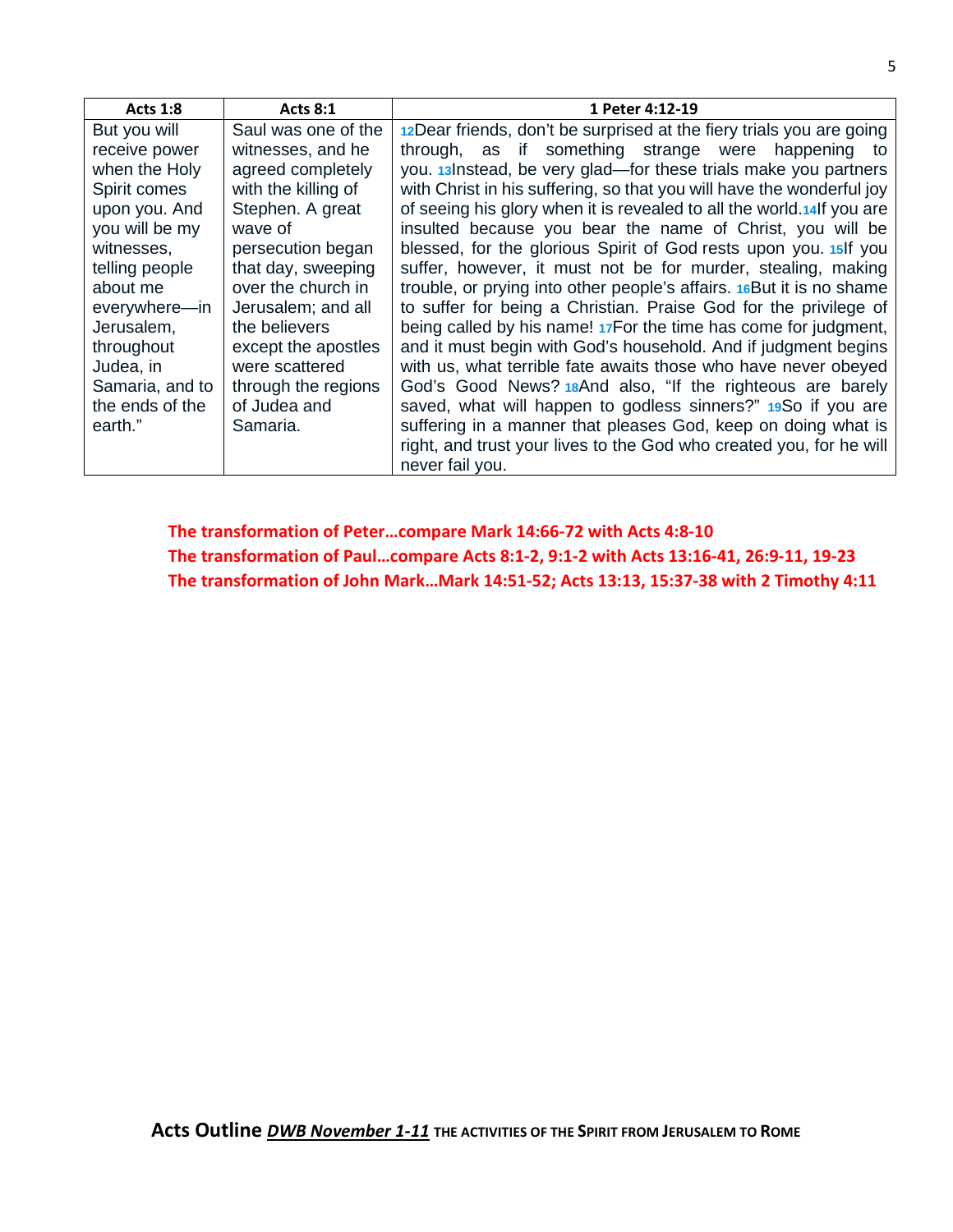|              | 1              |                                                                                                       | Jerusalem/Judea   |       |
|--------------|----------------|-------------------------------------------------------------------------------------------------------|-------------------|-------|
|              |                | Introduction, Jesus' Commission, The Ascension of Jesus, Matthias                                     |                   |       |
|              |                | Replaces Judas (1:16-22)<br><b>30 AD</b>                                                              |                   |       |
|              | $\overline{2}$ | The Holy Spirit Comes, Peter Preaches to the Crowd (2:14-36, 38) The                                  |                   |       |
|              |                | <b>Believers Form a Community</b>                                                                     |                   |       |
| Jerusalem    | $\mathbf{3}$   | Peter Heals a Crippled Beggar, Peter Preaches in the Temple (3:12-26)                                 |                   |       |
|              | $\overline{4}$ | Peter and John before the Council (4:8-12) The Believers Pray for                                     |                   |       |
|              |                | Courage(4:24-30), The Believers Share Their Possessions                                               |                   |       |
|              | 5              | Ananias and Sapphira, The Apostles Heal Many, The Apostles Meet                                       |                   |       |
|              |                | Opposition                                                                                            |                   |       |
|              | 6              | Seven Men Chosen to Serve, Stephen Is Arrested,                                                       |                   |       |
|              | $\overline{7}$ | Stephen Addresses the Council (7:2-56)                                                                |                   | Peter |
|              | 8              | Persecution Scatters the Believers, Philip Preaches in Samaria,<br><b>34 AD</b>                       | <b>Samaria</b>    |       |
|              |                | Philip and the Ethiopian Eunuch                                                                       | Judea             |       |
|              | 9              | Saul's Conversion, Saul in Damascus and Jerusalem, Peter Heals Aeneas                                 |                   |       |
|              |                | and Raises Dorcas                                                                                     |                   |       |
|              | 10             | Cornelius Calls for Peter, Peter Visits Cornelius (10:34-43) The Gentiles                             | The World of      |       |
|              |                | Hear the Good News, The Gentiles Receive the Holy Spirit<br><b>39 AD</b>                              | the Gentiles      |       |
| Scattering   | 11             | Peter Explains His Actions (11:4-17), The Church in Antioch of Syria                                  | "the ends of the  |       |
|              | 12             | James Is Killed and Peter Is Imprisoned, Peter's Miraculous Escape from                               | earth"            |       |
|              |                | Prison, The Death of Herod Agrippa<br>44                                                              |                   |       |
|              |                | <b>AD</b>                                                                                             |                   |       |
|              | 13             | Barnabas and Saul Are Commissioned, Paul's First Missionary Journey,                                  | <b>Asia Minor</b> |       |
|              |                | Paul Preaches in Antioch of Pisidia (13:16-41), Paul Turns to the Gentiles                            |                   |       |
|              | 14             | Paul and Barnabas in Iconium, Paul and Barnabas in Lystra (14:15-17) and                              |                   |       |
|              |                | Derbe, Paul and Barnabas Return to Antioch of Syria<br>48-49 AD                                       |                   |       |
|              | 15             | The Council at Jerusalem (15:7-11) (15:13-21), The Letter for Gentile 50 AD                           | <b>Jerusalem</b>  |       |
|              |                | Believers (15:23-29), Paul and Barnabas Separate                                                      |                   |       |
|              | 16             | Paul's <b>Second Missionary Journey</b> , A Call from Macedonia in Troas, Lydia of                    | Asia Minor,       |       |
|              |                | Philippi Believes in Jesus, Paul and Silas in Prison<br>51-53                                         | Macedonia, and    |       |
| ary Journeys |                | <b>AD</b>                                                                                             | Grecian           |       |
|              | 17             | Paul Preaches in Thessalonica, Paul and Silas in Berea, Paul Preaches in                              | Peninsula         |       |
|              |                | Athens (17:22-31)<br>Paul Meets Priscilla and Aquila in Corinth (stayed in Corinth 1 1/2 years), Paul |                   |       |
|              | 18             | Returns to Antioch of Syria, Apollos Instructed at Ephesus                                            |                   |       |
| Mission      | 19             | Paul's Third Missionary Journey, Paul Ministers in Ephesus (2 1/2 years),                             |                   |       |
|              |                | The Riot in Ephesus<br>54-                                                                            |                   | Pau   |
|              |                | <b>57 AD</b>                                                                                          |                   |       |
|              | 20             | Paul Goes to Macedonia and Greece, Paul's Final Visit to Troas, Paul Meets                            |                   |       |
|              |                | the Ephesian Elders (20:18-35)                                                                        |                   |       |
|              | 21             | Paul's Journey to Jerusalem, Paul Arrives at Jerusalem, Paul Is Arrested,                             | <b>Jerusalem</b>  |       |
|              |                | Paul Speaks to the Crowd                                                                              |                   |       |
|              | 22             | Paul's Defense and Testimony (22:1-21), Paul Reveals His Roman                                        |                   |       |
|              |                | Citizenship, Paul before the High Council                                                             |                   |       |
| Rome         | 23             | 57-59 AD<br>The Plan to Kill Paul (23:1-6 Paul Is Sent to Caesarea                                    |                   |       |
|              | 24             | Paul Appears before Governor Felix (24:10-21)                                                         | Caesarea          |       |
| PO           | 25             | Paul Appears before Governor Festus, Paul Speaks to King Agrippa                                      |                   |       |
|              | 26             | Paul's defense and testimony (26:2-23, 25-27, 29)                                                     |                   |       |
|              | 27             | Paul Sails for Rome, The Storm at Sea, The Shipwreck<br>59-60                                         | at Sea and Rome   |       |
|              |                | <b>AD</b>                                                                                             |                   |       |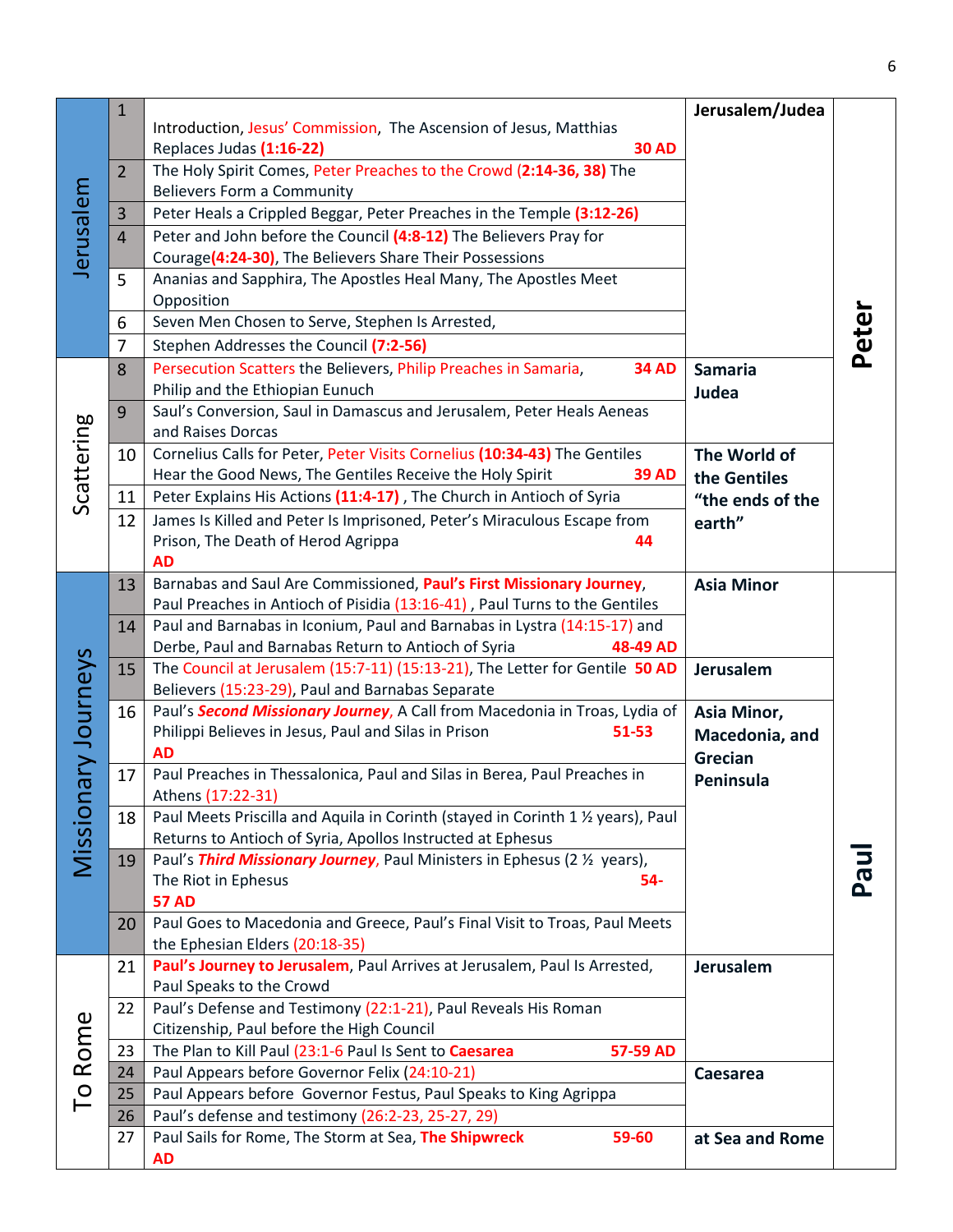| 28 <sub>1</sub> | Paul on the Island of Malta, Paul Arrives at Rome, Paul Preaches at Rome |       |  |
|-----------------|--------------------------------------------------------------------------|-------|--|
|                 | under Guard (28:17-20, 25-28)                                            | 60 AD |  |

# **BIBLICAL TIMELINE -**The past, the present and the future...



Pentateuch: Genesis -> Deuteronomy (January 1- February 28th) **Historical Books:** Joshua -> Esther **(**March 1 -> May 15th) Poetical Books Job: -> Song of Songs (May 15<sup>th</sup> -> July 12<sup>th</sup>) **Major Prophets: Isaiah -> Daniel (July 13 -> August 31st) Minor Prophets: Hosea -> Malachi (September 1st -> September 30th)** 

### **The Gospels (October)**

**NT History (November 1st ->November 11th)** 

Pauline Epistles (November 12 -> December 6<sup>th</sup>)

| January | February       | March         | April               | Mav             | June          | July                | August              | September      | October        | November             | December        |
|---------|----------------|---------------|---------------------|-----------------|---------------|---------------------|---------------------|----------------|----------------|----------------------|-----------------|
|         |                |               |                     |                 |               |                     |                     |                |                |                      |                 |
| Genesis | Leviticus      | Joshua        | 1 Kings             | Ezra            | <b>Psalms</b> | <b>Proverb</b>      | <b>Jeremiah</b>     | Hosea          | <b>Matthew</b> | <b>Acts</b>          | 1 Thessalonians |
| Exodus  | <b>Numbers</b> | <b>Judges</b> | 2 Kings             | <b>Nehemiah</b> |               | <b>Ecclesiastes</b> | <b>Lamentations</b> | Joel           | <b>Mark</b>    | <b>Romans</b>        | 2 Thessalonians |
|         | Deuteronomy    | <b>Ruth</b>   | <b>1 Chronicles</b> | <b>Esther</b>   |               | Song of             | <b>Ezekiel</b>      | Amos           | Luke           | <b>1 Corinthians</b> | 1 Timothy       |
|         |                | 1 Samuel      | 2 Chronicles        | Job             |               | <b>Songs</b>        | <b>Daniel</b>       | Obadiah        | <b>John</b>    | <b>1 Corinthians</b> | 2 Timothy       |
|         |                | 2 Samuel      |                     |                 |               | <b>Isaiah</b>       |                     | Jonah          |                | <b>Galatians</b>     | <b>Titus</b>    |
|         |                |               |                     |                 |               |                     |                     | Micah          |                | <b>Ephesians</b>     | Hebrews         |
|         |                |               |                     |                 |               |                     |                     | Nahum          |                | <b>Philippians</b>   | James           |
|         |                |               |                     |                 |               |                     |                     | <b>HABAKUK</b> |                | <b>Colossians</b>    | 1 Peter         |
|         |                |               |                     |                 |               |                     |                     | Zephaniah      |                | Philemon             | 2 Peter         |
|         |                |               |                     |                 |               |                     |                     | Haggai         |                |                      | 1 John          |
|         |                |               |                     |                 |               |                     |                     | Zechariah      |                |                      | 2 John          |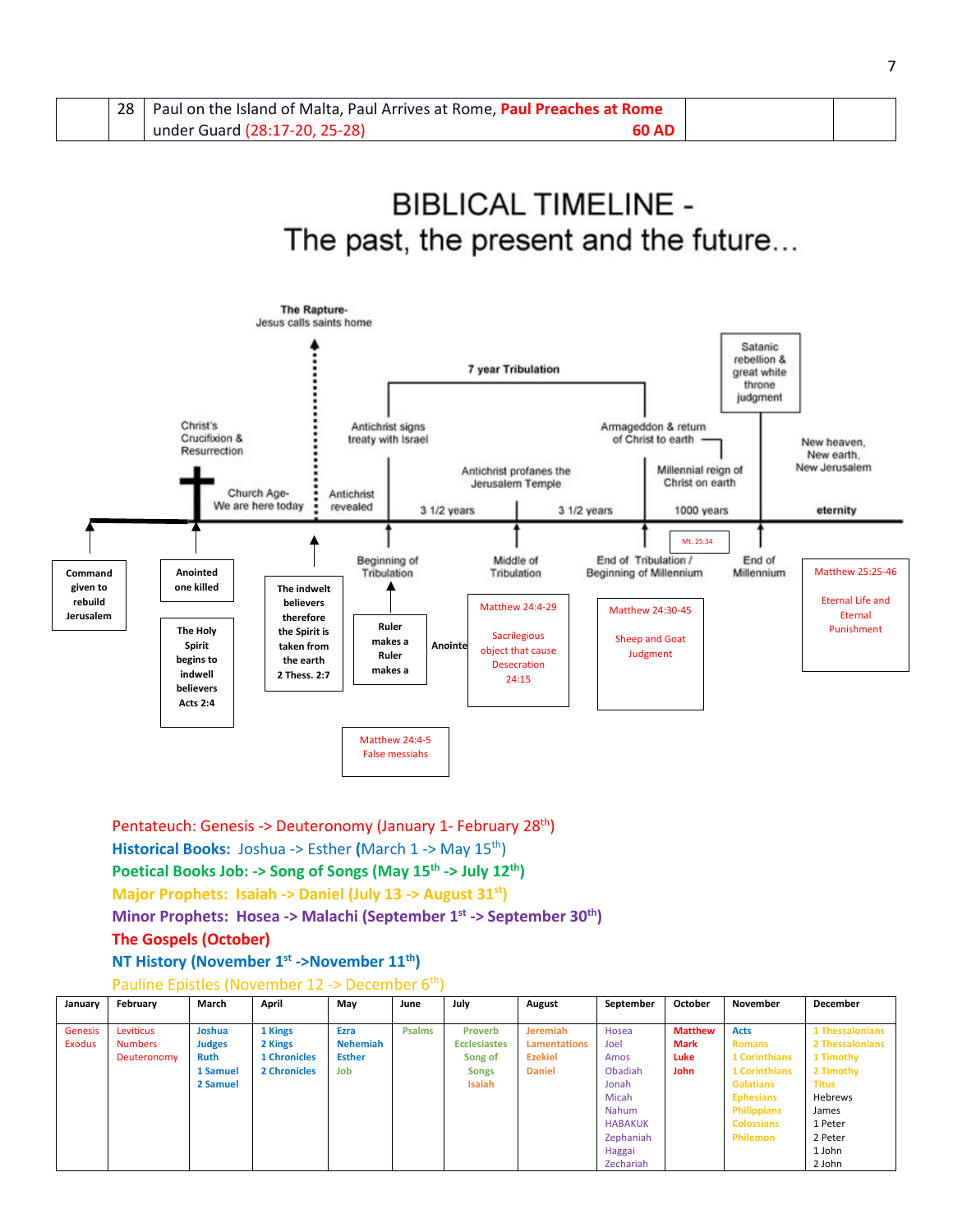|  |  |  |  | ivialachi |  | 3 John |
|--|--|--|--|-----------|--|--------|
|  |  |  |  |           |  | Jude   |
|  |  |  |  |           |  | .      |

# **How can I live it?**

### **Questions**

Is God finished with Israel? Up to now in our reading has he given up on them? We will make our decision on "is he finished with Israel" based on reading of the Word of God. These are important passages and concepts… what is the nature of God, what is the nature of man, why did God enter into Covenant or this holy contract with Israel in the first place, what is that Covenant or contract?

## **Why do we daily read God's Word?**

"...you can have all the right notions in your head without ever tasting in your heart the realities to which they refer; and **a simple Bible reader and sermon hearer who is full of the Holy Spirit** will develop a far deeper acquaintance with his God and Savior than a more learned scholar who is content with being theologically correct. The reason is that the former will deal with God regarding the practical application of truth to his life, whereas the latter will not."

— [J.I. Packer](https://quotefancy.com/j-i-packer-quotes) (Knowing God p. 39)

Quote from Dietrich Bonhoeffer **Life Together** pp. 54-55 We must learn to know the Scriptures again, as the Reformers and our fathers knew them. We must not grudge the time and the work that it takes…But one who will not learn to handle the Bible for himself is not an evangelical Christian.

# **SCRIPTURE BEFORE PHONE**

#### The Habit at a Glance:

Refusing to check the phone until after reading a passage of Scripture is a way of replacing the question "What do I need to do today?" with a better one, "Who am I and who am I becoming?" We have no stable identity outside of Jesus. Daily immersion in the Scriptures resists the **anxiety of emails**, **the anger of news, and the envy of social media**. Instead it forms us daily in our true identity as children of the King, dearly loved.

#### WE BECOME WHAT OR WHO WE REFLECT, WHICH IS TO SAY WE BECOME WHAT WE PAY ATTENTION TO An Excerpt From *The [Common](https://www.amazon.com/Common-Rule-Habits-Purpose-Distraction/dp/0830845607/ref=sr_1_1?keywords=the+common+rule&qid=1550272781&s=gateway&sr=8-1) Rule:*

I often turn to work and career in the search for my identity. I hope that by achieving success I will finally become someone who is approved of. This means-as an identity reflector-I have to look at other people's faces, and my identity is tacked to whether they look happy with me and my work or *not.*

The habit of checking work emails first thing every morning encouraged this misguided search for identity because it started my day with the questions: What do I need to do to make someone else happy with me? How can I justify my existence in the world today?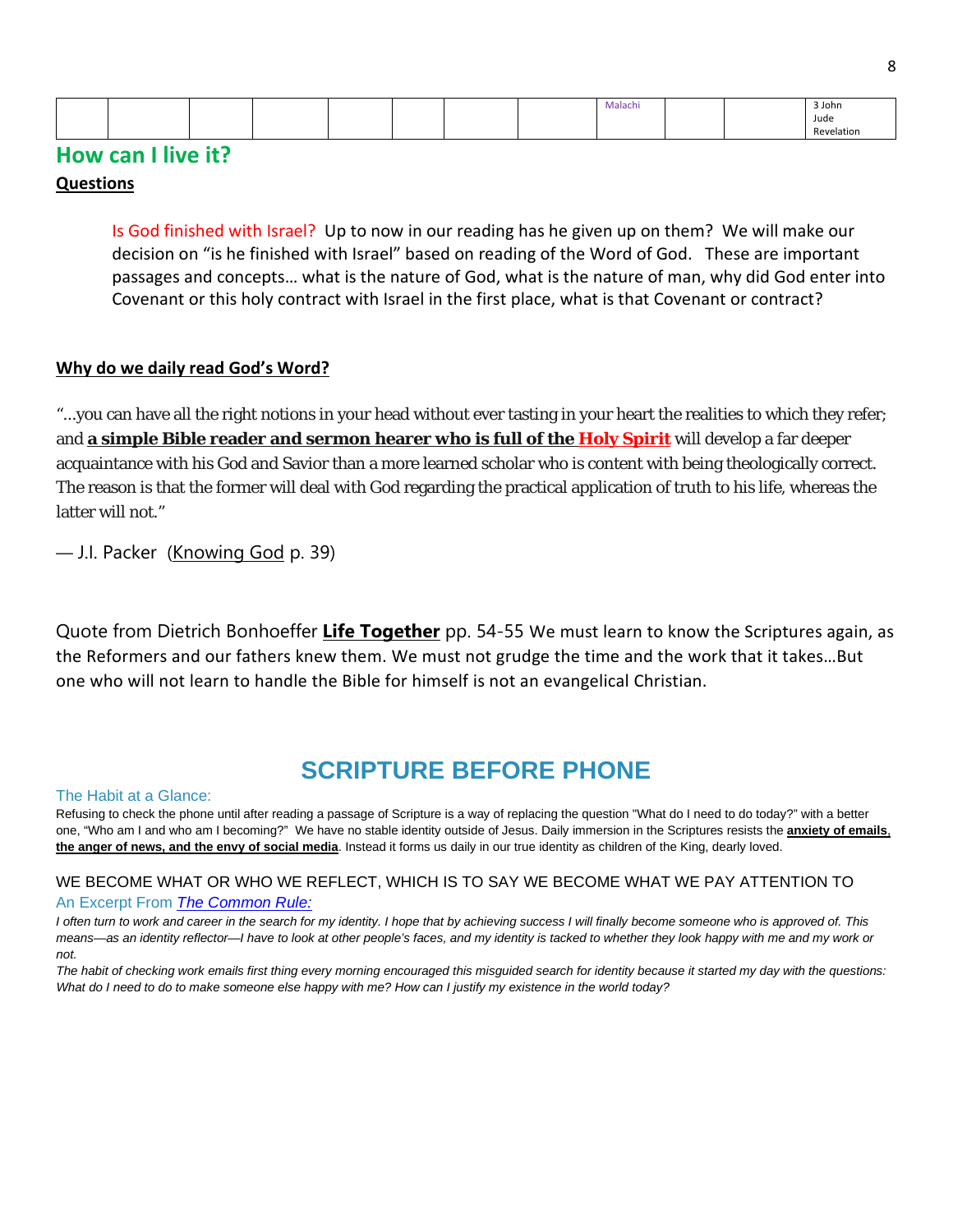## **Book and Key Word**

Matthew…the king of the Jews Mark…the suffering servant Luke…the savior of the World John…God come in the flesh Acts…the activities of the Holy Spirit from Jerusalem to Rome Romans…righteousness of God James…working faith Revelation…Apocalyptic

**Test over Acts** (Answers)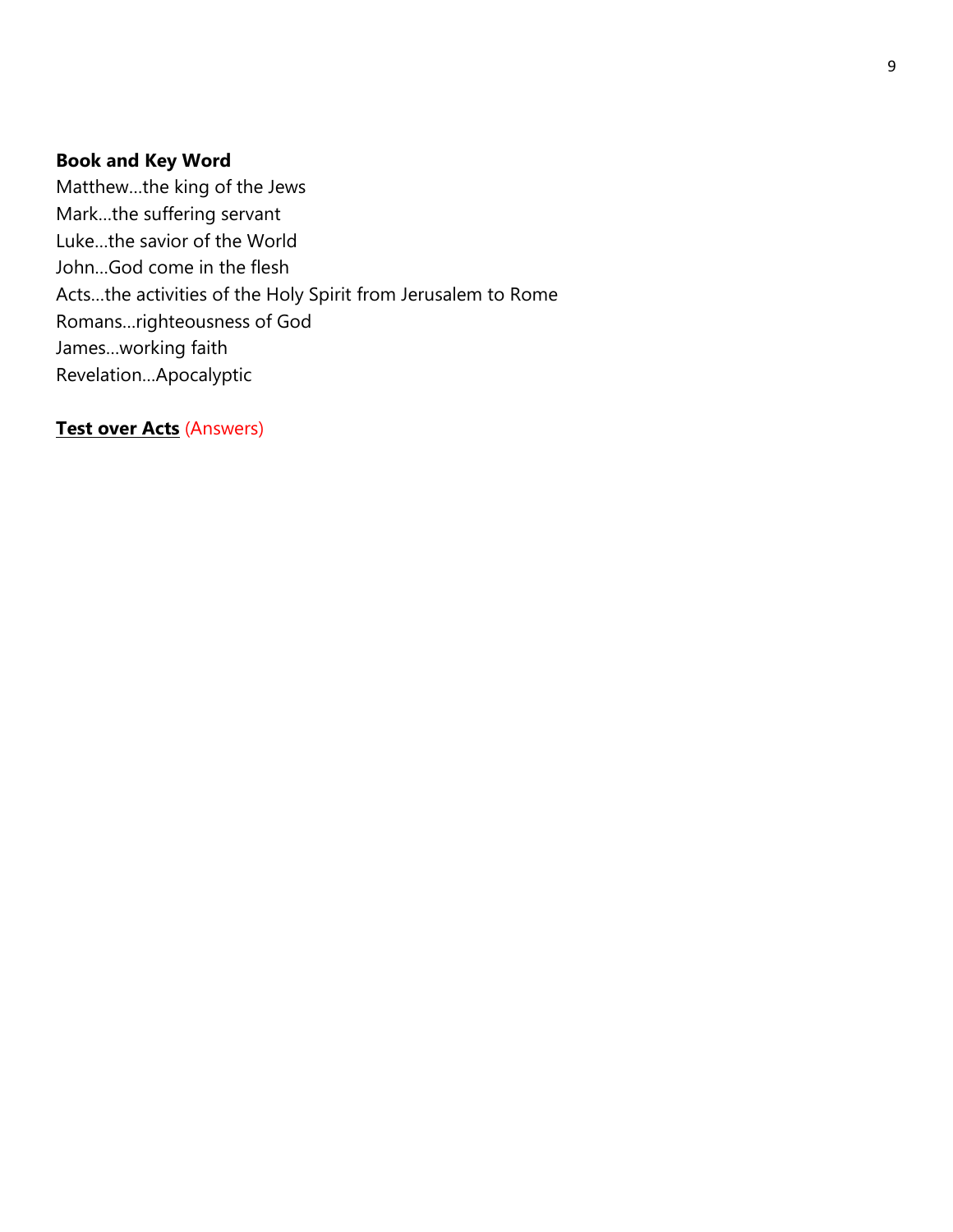# **Summary of the Old Testament**

| <b>The Bible</b> | <b>Bible</b>        | <b>OT Genealogies</b> | <b>Book and Key</b> | 30 Days to                  | <b>Books of</b> |
|------------------|---------------------|-----------------------|---------------------|-----------------------------|-----------------|
| <b>Recap</b>     | <b>Project</b>      | from Matthew 1        | Word                | <b>Understand the Bible</b> | the Bible       |
| https://podcasts | Overview of         | and Luke 3            |                     |                             |                 |
| .apple.com/us/p  | TaNaK/Old           |                       |                     |                             |                 |
| odcast/the-      | <b>Testament</b>    |                       |                     |                             |                 |
| bible-           | https://www.you     |                       |                     |                             |                 |
| recap/id144083   | tube.com/watch      |                       |                     |                             |                 |
| 3267             | $?v = A LsluAKBZ-c$ |                       |                     |                             |                 |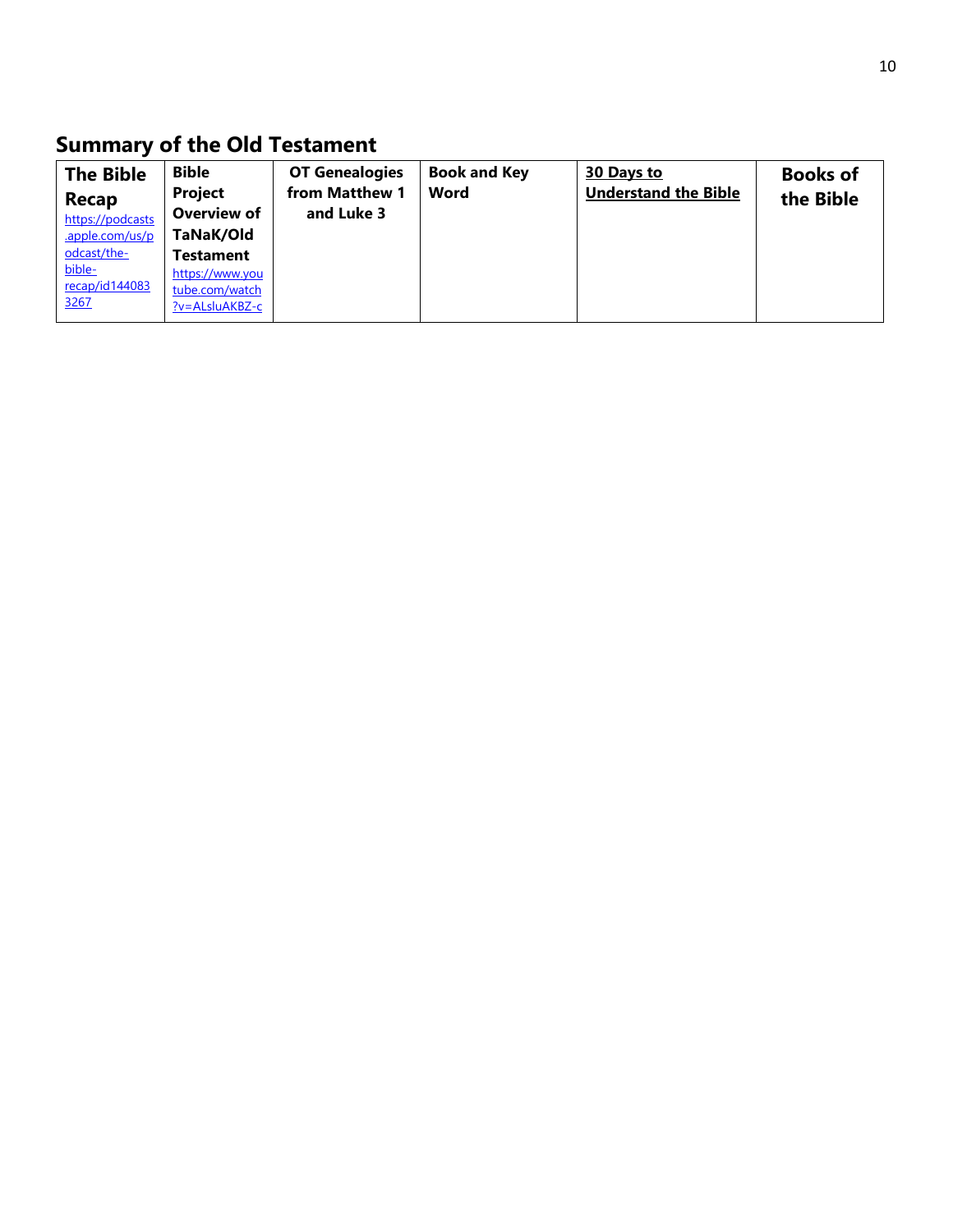| One family of            | Adam->Seth->Enosh                      | Genesisbeginnings           | Creation:              | Genesis     |
|--------------------------|----------------------------------------|-----------------------------|------------------------|-------------|
| Adam and Eve             | -> Kenan->Mahalelel                    | Exodusdeliverance           | Creation               |             |
| Sin enter the            | ->Jared->Enoch                         | Leviticusholiness           | Fall                   |             |
| picture                  | ->Methuselah->                         | Numberswanderings           | Flood                  |             |
| Abraham and the          | Lamech->Noah->                         | Deuteronomysecond           | Tower                  |             |
| <b>Israelites</b>        | Shem-> Arphaxad->                      | account                     | Patriarch:             |             |
| 400 years in Egypt       | Cainan->Shelah->                       | Joshuaconquests             | Abraham                |             |
| Moses and the            | Eber->Peleg->                          | Judgescycles                | Isaac                  |             |
| Law                      | Reu->Serug-> Nabor-                    | Ruthkinsman redeemer        | Jacob                  |             |
| The tabernacle           | >Terah->Abraham                        | 1 Samuelrejection of God's  | Joseph                 |             |
| and God's                |                                        | rule                        | Exodus:                | Exodus,     |
| presence                 |                                        | 2 SamuelKing David          | Deliverance            |             |
| Rebellion                |                                        | 1 KingsIsrael's civil wars  | The Law                |             |
| Joshua leads into        | Abraham->Isaac                         | 2 Kingsconquests and        | Kadesh Barnea          | Numbers,    |
| the promise land         | ->Jacob->Judah                         | bondage                     | 40 Years of Wandering  | Deuteronomy |
| Judges drive out         | ->Perez->Hezron                        | 1 Chronicleslineage of King | Conquest:              |             |
| the enemies              | ->Ram->Amminadab                       | David                       | Jordan                 | Joshua      |
| People want a            | ->Nahshon->Salmon                      | 2 Chroniclesthe temple:     | Jericho                |             |
| king                     | ->Boaz->Obed->Jesse                    | construction, destruction,  | Conquest               |             |
| Saul is a                | ->David                                | and reconstruction          | Dominion               |             |
| disappointment           |                                        | Ezrareformation             |                        | Judges      |
| A shepherd king<br>David |                                        | Nehemiahwall<br>Estherqueen | Judges:                |             |
| Solomon wise but         |                                        | Jobsuffering                | Judges                 |             |
| an idolater and          |                                        | PsalmsWorship               | Rebellion              |             |
| womanizer                |                                        | ProverbsWisdom              | Cycles                 |             |
| Temple                   |                                        | Ecclesiastesvanity          | Ruth                   | Ruth        |
| Rehoboam's               |                                        | Song of SongsLove           | Kingdom:               |             |
| harshness splits         |                                        | Isaiahcondemnation/conso    | United Kingdom         |             |
| the kingdom              |                                        | lation                      | Divided Kingdom        | Samuel      |
| 350 of a divided         |                                        | Jeremiahexile               | Northern Kingdom       | Kings       |
| kingdom, Israel          |                                        | Laminationsweeping          | Southern Kingdom       |             |
| and Judah                | Solomon->Rehoboam                      | EzekielGod's glory          | <b>Exile Era:</b>      | Chronicles  |
| Assyrians                | ->Abijah->Asa                          | Danieldreams and visions    | Prophecy               |             |
| Babylonians              | ->Jehoshaphat                          | Hoseaunfaithful wife        | Prophets               |             |
| 70 year captivity        | ->Jehoram->Uzziah                      | Joellocust                  | Exiles                 | Ezekiel     |
| God sends                | ->Jotham->Ahaz                         | Amosplumb line              | Power                  | Daniel      |
| prophets                 | ->Hezekiah                             | Obadiah a brother's sin     | Change                 |             |
| Persia shows favor       | ->Manasseh->Amon                       | Jonahdisobedient prophet    | Return Era:            |             |
| Return                   | ->Josiah->Jeconiah                     | Micahperverted justice      | Disrepair              | Ezra        |
| More prophets            | ->Shealtiel->                          | NahumNineveh's demise       | Temple                 |             |
| 400 years of             |                                        | HabakkukOT faith            | People                 | Nehemiah    |
| silence                  |                                        | Zephaniahterrible day of    | Walls                  | Esther      |
| Greece                   |                                        | the Lord                    | Silence Era:           |             |
| Rome                     |                                        | Haggaiunfinished temple     | Changing guard         |             |
| In the land but not      |                                        | Zechariahcoming priest      | <b>Political Sects</b> |             |
| free nor                 |                                        | and king                    | <b>Religious Sects</b> |             |
| independent              | Zerubbabel                             | Malachiclueless questions   | <b>Messianic Hope</b>  |             |
| Waiting for the          | ->Abihud->Eliakim                      |                             |                        |             |
| Messiah to bring         | ->Azor->Zadok                          |                             |                        |             |
| deliverance              | ->Akim->Elihud-><br>Eleazar->Matthan-> |                             |                        |             |
|                          | Jacob->Joseph->Jesus                   |                             |                        |             |
|                          |                                        |                             |                        |             |
|                          |                                        |                             |                        |             |
|                          |                                        |                             |                        |             |
|                          |                                        |                             |                        |             |
|                          |                                        |                             |                        |             |
|                          |                                        |                             |                        |             |
|                          |                                        |                             |                        |             |

# **Looking Forward**

TBS DWB 46/52 November 18th (we will cover the book of **Romans** on November 18th)

*What are the seven most important books of the Bible? Genesis, Exodus, John, Acts, Romans, Ephesians, Revelation*

Reading: Romans 1-16

**Daily and Chapter Summaries**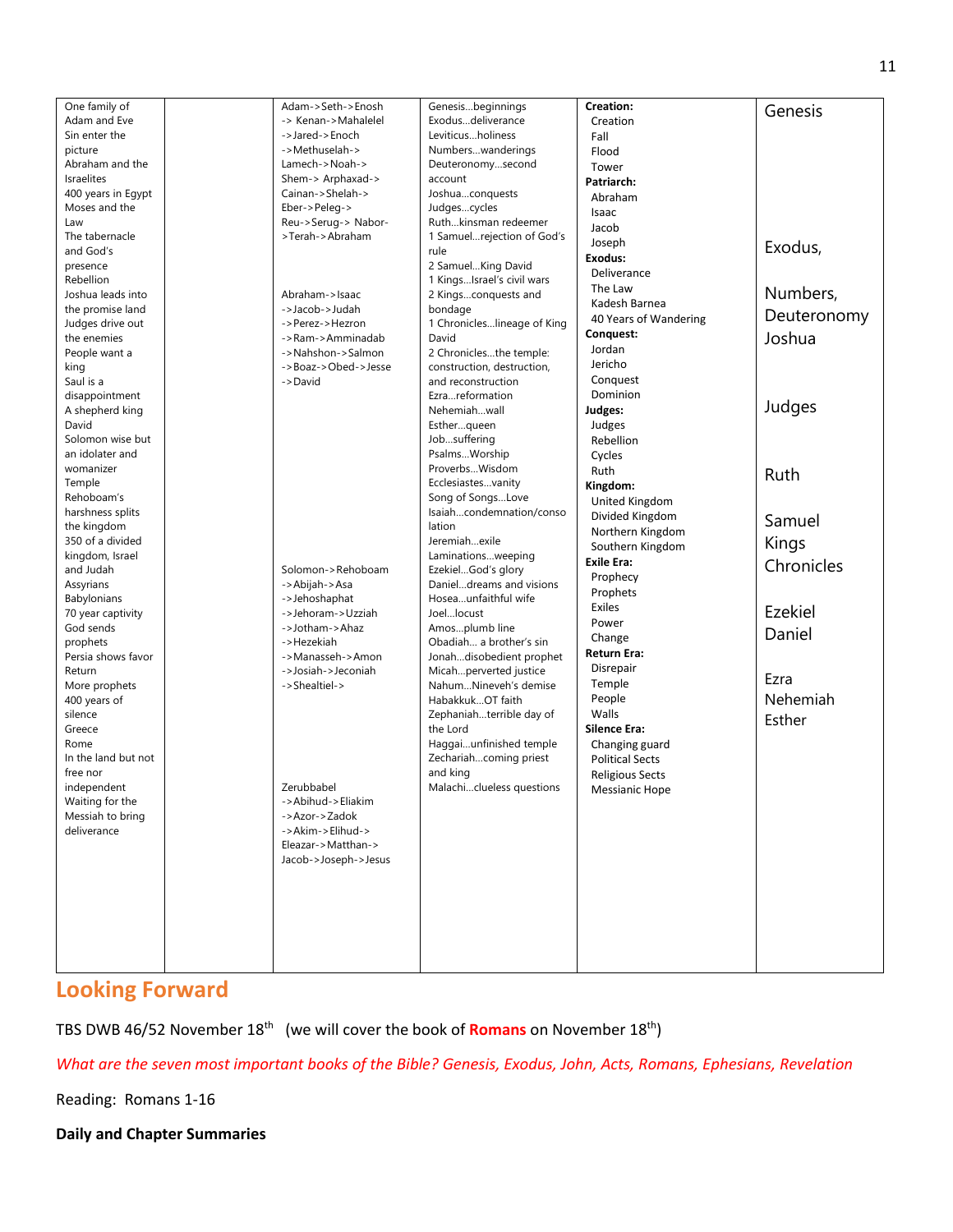Look at Paul's sermons, his resistance, his miracles, his traveling route

Friday: November 12<sup>th</sup>

Romans 1-3

1 a letter from Paul about Jesus Christ and the good news of the Gospel, the faith of the Roman church is known Paul desires to travel to Rome, the sinful thought and actions of those who suppress the truth

2 all are really in the same boat when it comes to sin, God will punish both Gentiles and Jews, Paul questions the actions of the Jews who think highly of themselves, identity of the true Jew

3 God's faithfulness to the sinners and the Jews, everyone has sin , we are made right before God by faith in Jesus, Jesus sacrificed for us, we are made right with God through faith

Saturday: November 13<sup>th</sup>

Romans 4-5

4 God accepted Abraham by faith before he did anything right before God, law brings punishment, salvation comes as a free gift, Abraham did not waver in unbelief but grew strong in faith, we are saved in the very same way

5 we were alienated from God, Adam vs. Jesus, death vs. forgiveness, death rules vs. triumphant over sin, many sinner vs. many made right, reign of sin vs. reign of righteousness

Sunday: November 14<sup>th</sup>

#### Selah

Monday: November 15<sup>th</sup>

#### **Romans 6-8**

6 we should not keeping on sinning now that are united with Christ, Jesus defeated death so sin should not keep on sin because we are not mastered by it

7 the control of the law or our old nature, the struggle of sin for the believer, God delivers us from sin

8 control by the Holy Spirit, a Christian has the Holy Spirit, the Spirit gives life, heirs of Christ Jesus both blessing and suffering, even though we have God's Spirit we do not everything God will give us, God has given us everything we need, nothing can separate us from the love of God

Tuesday: November 16<sup>th</sup>

Romans 9-11

9 Paul grieves over the Jews who have not believed, not all children of Abraham are children of the promise, children of God are children by God's mercy based on God's choice, God also shows mercy to the Gentiles

10 the Jews are zealous but not according to God's Word, salvation comes by calling on the name of the Lord by faith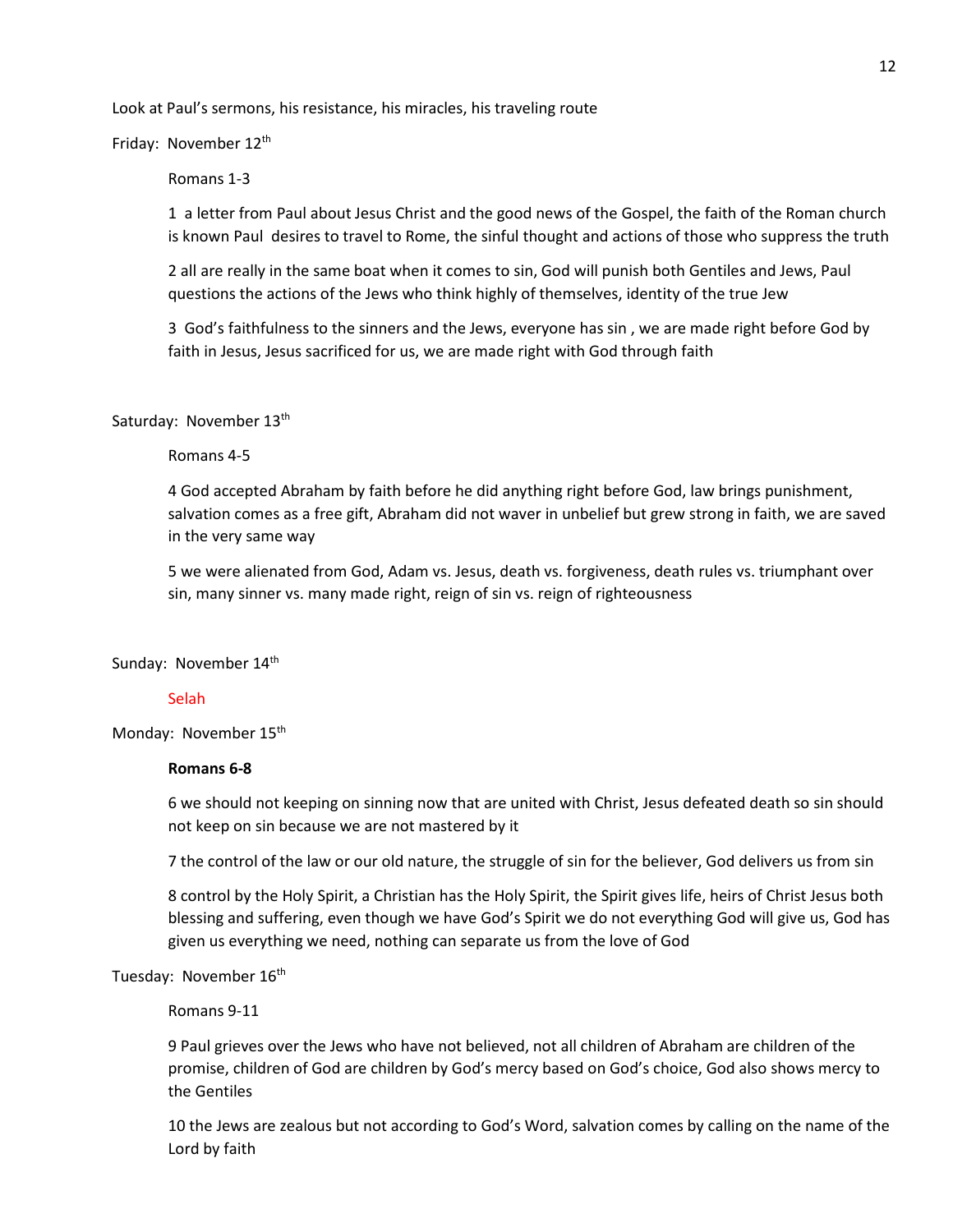11 has God rejected His people the Jews? Jews are being saved by God's favor, Gentiles now are being saved but the Jews will began to come in again once the full number of the Gentiles has come in, but God's promises can not be nullified

Wednesday: November 17<sup>th</sup>

Romans 12-16

12 sacrificed to God, using our gifts to function in the body of Christ, really love each other

13 obey the government, keep a clear conscience, love others, Jesus is returning soon so do what is right

14 patience with each other over non essentials, we must all give an account to God, we should not make others stumble, just love each other, give preference to others

15 living in harmony including the Gentiles, plans to travel to Jerusalem, then to Rome, then to Spain

16 Phoebe is bringing this letter and greeting to all that there are in Rome, avoid divisions, and greeting from Timothy and other that are with Paul

Thursday: November 18<sup>th</sup>

1 Corinthians 1-6

1 Greetings from Paul, Paul Gives Thanks to God, Divisions in the Church, the Wisdom of God

2 Paul's Message of Wisdom

3 Paul and Apollos, Servants of Christ,

4 Paul's Relationship with the Corinthians

5 Paul Condemns Spiritual Pride

6 Avoiding Lawsuits with Christians, Avoiding Sexual Sin

| 10 BC       |                              |
|-------------|------------------------------|
|             | Jesus Birth 6 BC             |
| 5BC         | Herod the Great dies at 4 BC |
|             |                              |
| $\mathbf 0$ |                              |
|             |                              |
| 5 AD        |                              |
|             | Jesus visits the Temple 6 BC |
| 10 AD       |                              |

## **The First 100 Years of the First Century**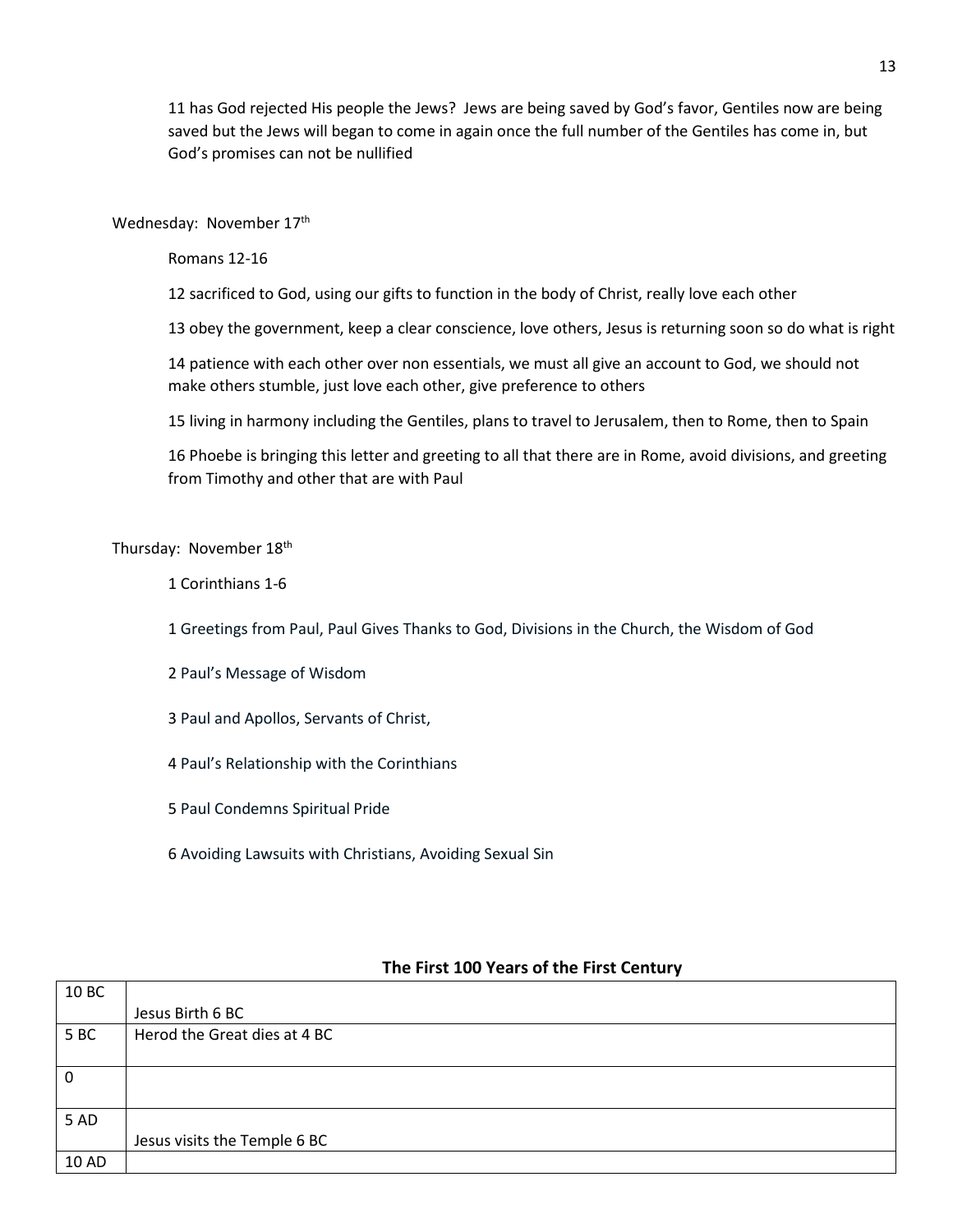| 15 AD        |                                                                                                 |                 |
|--------------|-------------------------------------------------------------------------------------------------|-----------------|
| 20 AD        |                                                                                                 |                 |
| 25 AD        | John begins ministry 26<br>Beginning of Jesus' Ministry 27                                      |                 |
| 30 AD        | Jesus Crucifixion, Resurrection and Ascension 30, Peter preaches at Pentecost 30                | <b>Acts 1-5</b> |
|              | Stephen martyred 34, Paul's Conversion 34, Philip preaches to the Samaritan and to Ethiopian 34 | Acts 6-8        |
| 35 AD        | Paul in Arabia 3 years                                                                          | Acts 9          |
|              | Paul in Jerusalem, Tarsus, Syria, and Cilicia, Peter goes to Cornelius home 39                  | Acts 10-11      |
| 40 AD        |                                                                                                 |                 |
|              | James martyred 44                                                                               | Acts 12         |
| 45 AD        | Paul in Jerusalem and Antioch 46-47                                                             |                 |
|              | 1st Missionary Journey 48-49                                                                    |                 |
| <b>50 AD</b> | <b>Jerusalem Council 50</b>                                                                     | Acts 15         |
|              | 2 <sup>nd</sup> Missionary Journey 51-53 (in Corinth for 1 <sup>1</sup> / <sub>2</sub> years)   |                 |
| 55 AD        | 3rd Missionary Journey 54-57 (in Ephesus for 2-3 years), Jerusalem arrest 57<br>Romans Acts     |                 |
|              | Caesarea Imprisonment 57-59 (in Caesarea for 2 years) Journey to Rome 59-60                     |                 |
| 60 AD        | Paul's House arrest 60-62 then released                                                         |                 |
|              | James (Jesus' brother) martyred 62, Peter martyred 64                                           |                 |
| 65 AD        | Paul arrested in Troas and taken to Rome, martyred 67                                           |                 |
|              | Ignatius (Apostolic Father) bishop of Antioch 69                                                |                 |
| 70 AD        | Fall of Jerusalem 70                                                                            |                 |
| <b>75 AD</b> |                                                                                                 |                 |
| 80 AD        |                                                                                                 |                 |
| 85 AD        | Polycarp (Apostolic Father) bishop of Smyrna 85                                                 |                 |
|              | Clement (Apostolic Father) bishop of Rome 88                                                    |                 |
| 90 AD        |                                                                                                 |                 |
| 95 AD        | John exiled to Patmos 95                                                                        |                 |
|              | John dies in Ephesus 98                                                                         |                 |
| 100 AD       |                                                                                                 |                 |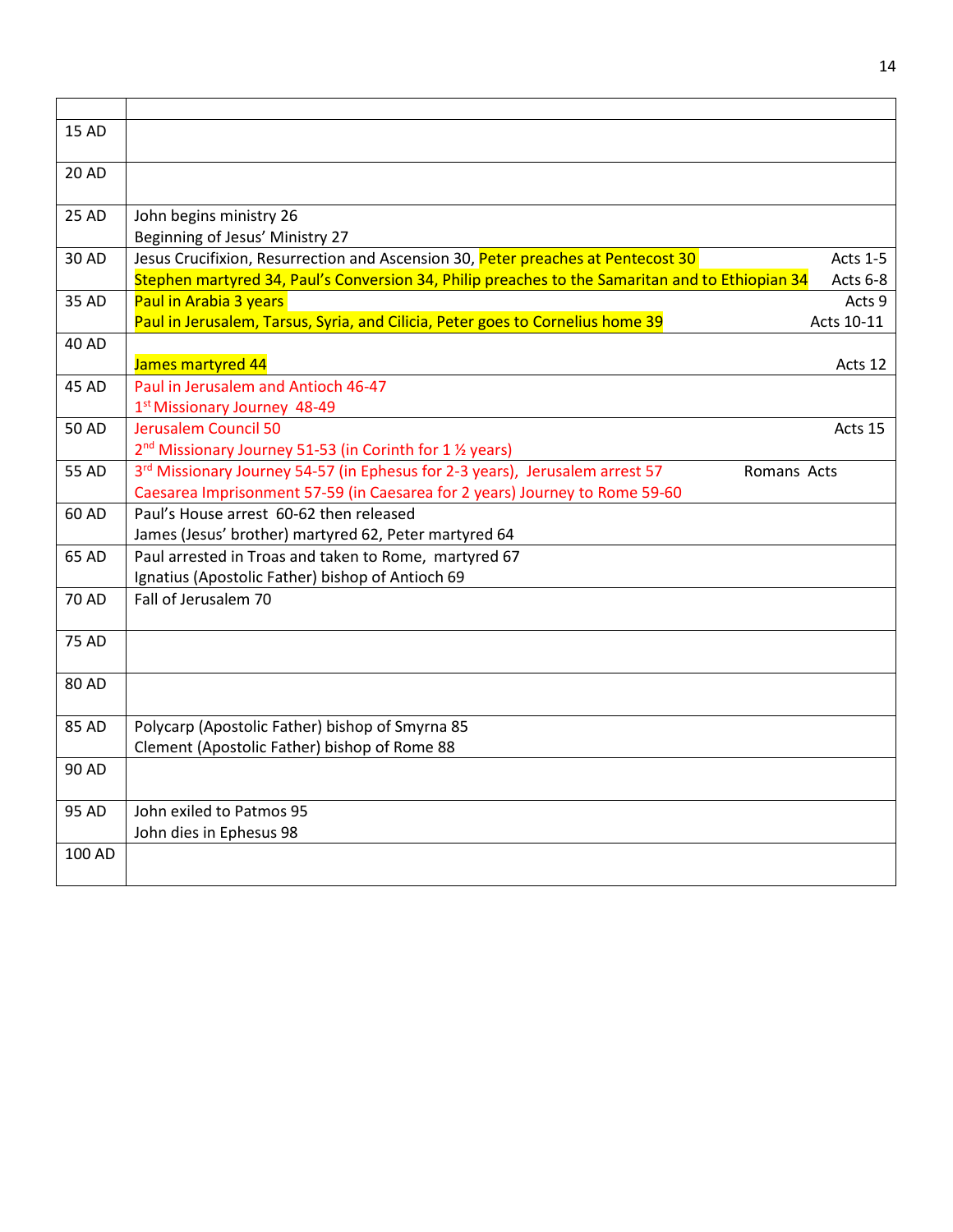# **PAUL'S LETTERS AND MISSIONARY JOURNEYS**

| YEAR A.D.   | <b>MAJOR EVENTS</b>                        | <b>ACTS</b> | <b>PERIOD</b>       | <b>LETTERS</b>                                                                        |
|-------------|--------------------------------------------|-------------|---------------------|---------------------------------------------------------------------------------------|
| 34          | Conversion, Damascus, Arabia               | 9           | 3 years - Arabia    |                                                                                       |
| 37          | Jerusalem, Tarsus, Syria, Cilicia          |             |                     |                                                                                       |
| $46 - 47$   | Antioch, Jerusalem                         | 11          | 1 year - Antioch    |                                                                                       |
| $48 - 49$   | First Missionary Journey and Antioch       | $13 - 14$   |                     | Galatians                                                                             |
| 50          | Jerusalem Council and Antioch              | 15          |                     |                                                                                       |
| $51 - 53$   | Second Missionary Journey                  | $16 - 18$   | 18 months - Corinth | 1 Thessalonians<br>2 Thessalonians                                                    |
| $53 - 54$   | Antioch                                    |             |                     |                                                                                       |
| $54 - 57$   | Third Missionary Journey                   | $19 - 21$   | 3 years - Ephesus   | 1 Corinthians<br>2 Corinthians<br>Romans                                              |
| 57          | Jerusalem Arrest                           | $22 - 23$   |                     |                                                                                       |
| $57 - 59$   | Caesarea Prisoner                          | $24 - 26$   | 2 years             |                                                                                       |
| $59 - 60$   | Journey to Rome                            | $27 - 28$   |                     |                                                                                       |
| 60-67 circa | Rome House Arrest<br>ConformingToJesus.com | 28          | 5-7 years circa     | Ephesians<br>Colossians<br>Philemon<br>Philippians<br>1 Timothy<br>Titus<br>2 Timothy |

#### **Acts**



neated by the Bible Project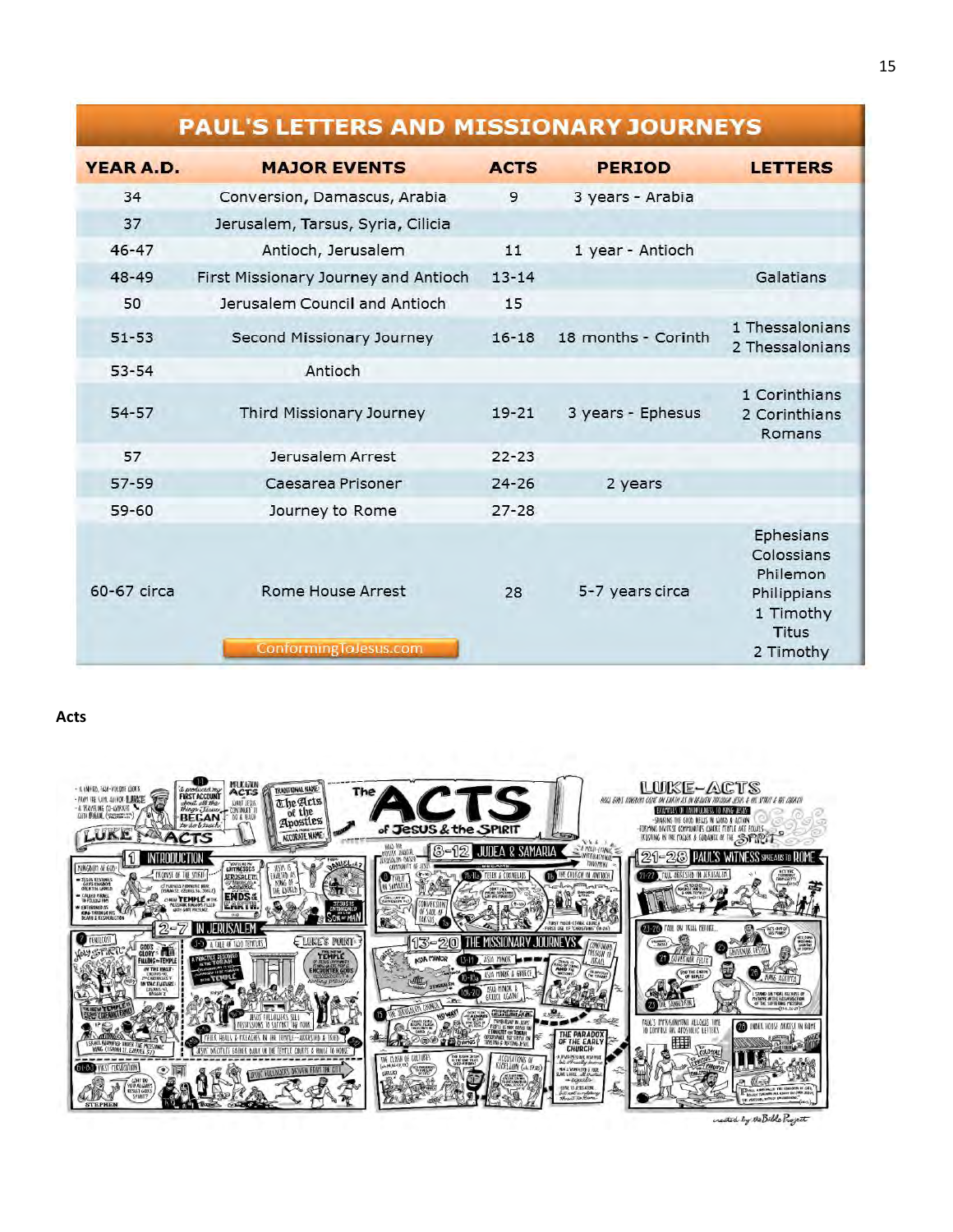

created by Bible Project

#### 1 Corinthians Bible Project